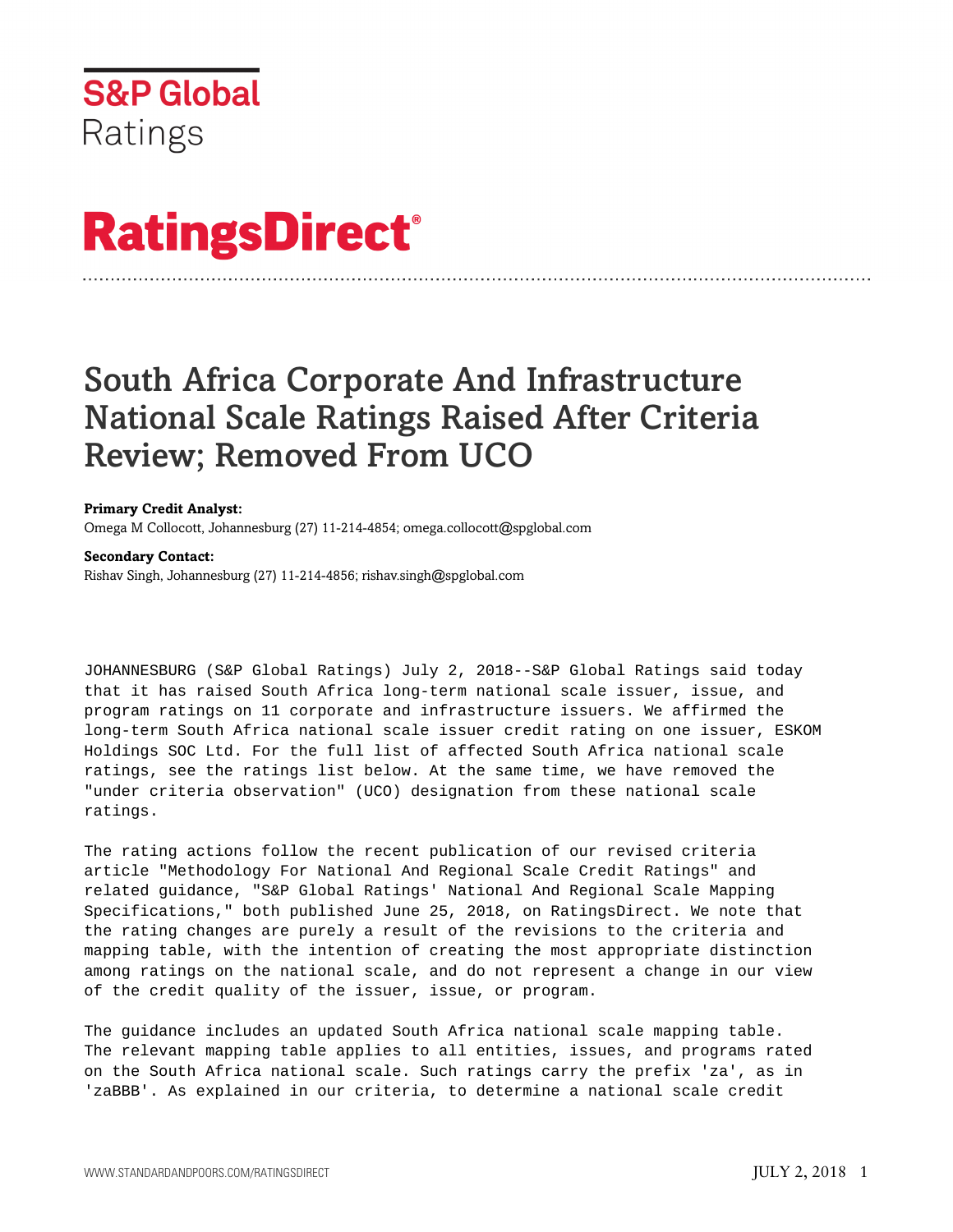rating, we use criteria that are identical to, or consistent with, our global rating scale criteria. We typically first determine our view of creditworthiness on the global scale, and then use the applicable mapping table, which shows the relationship between global and national scales, to determine a national scale credit rating.

National scale ratings express our opinion of the creditworthiness of an issuer or a debt instrument relative to other issuers and issues in a given country. The purpose of national scale ratings is to provide a rank-ordering of credit risk within the country.

On June 29, 2018, we also raised our long-term South Africa scale issuer rating on PPC Ltd. to 'zaA-' from 'zaBBB' and removed UCO designation from the rating (see "South Africa-Based PPC Upgraded To 'zaA-' On Revised Criteria; Removed From Under Criteria Observation," published on RatingsDirect).

#### RELATED CRITERIA

- General Criteria: Methodology For National And Regional Scale Credit Ratings, June 25, 2018
- Criteria Corporates General: Reflecting Subordination Risk In Corporate Issue Ratings, March 28, 2018
- General Criteria: Methodology For Linking Long-Term And Short-Term Ratings , April 7, 2017
- Criteria Corporates General: Recovery Rating Criteria For Speculative-Grade Corporate Issuers, Dec. 7, 2016
- Criteria Corporates Recovery: Methodology: Jurisdiction Ranking Assessments, Jan. 20, 2016
- General Criteria: Rating Government-Related Entities: Methodology And Assumptions, March 25, 2015
- Criteria Corporates General: Methodology And Assumptions: Liquidity Descriptors For Global Corporate Issuers, Dec. 16, 2014
- Criteria Corporates Industrials: Key Credit Factors For The Railroad And Package Express Industry, Aug. 12, 2014
- Criteria Corporates Industrials: Key Credit Factors For The Telecommunications And Cable Industry, June 22, 2014
- Criteria Corporates Industrials: Key Credit Factors For The Metals And Mining Upstream Industry, Dec. 20, 2013
- Criteria Corporates Industrials: Key Credit Factors For The Building Materials Industry, Dec. 19, 2013
- General Criteria: Group Rating Methodology, Nov. 19, 2013
- General Criteria: Country Risk Assessment Methodology And Assumptions, Nov. 19, 2013
- Criteria Corporates Utilities: Key Credit Factors For The Regulated Utilities Industry, Nov. 19, 2013
- Criteria Corporates Industrials: Key Credit Factors For The Transportation Infrastructure Industry, Nov. 19, 2013
- Criteria Corporates Industrials: Key Credit Factors For The Retail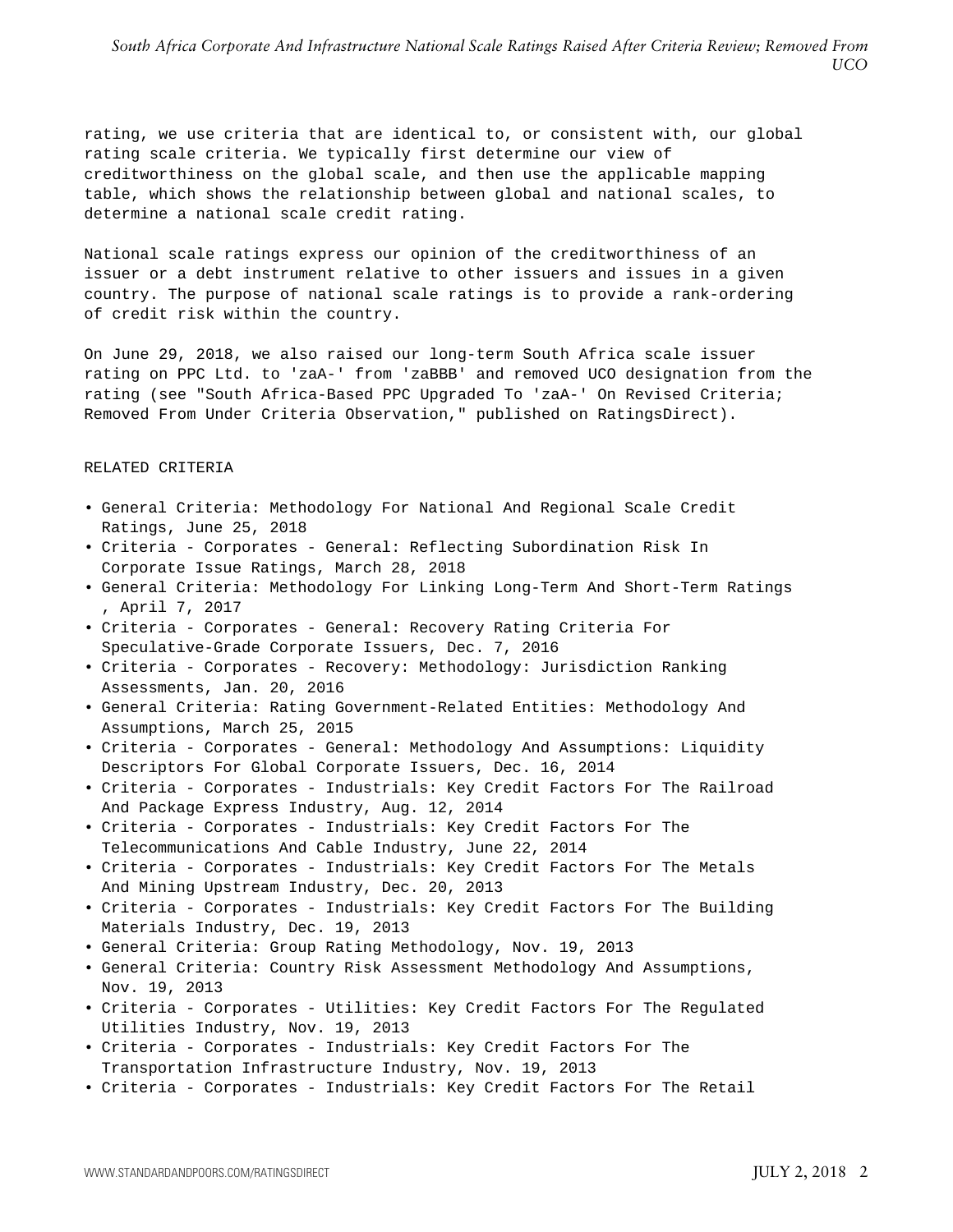*South Africa Corporate And Infrastructure National Scale Ratings Raised After Criteria Review; Removed From UCO*

And Restaurants Industry, Nov. 19, 2013 • Criteria - Corporates - Industrials: Key Credit Factors For The Business And Consumer Services Industry, Nov. 19, 2013 • Criteria - Corporates - General: Corporate Methodology, Nov. 19, 2013 • Criteria - Corporates - General: Corporate Methodology: Ratios And Adjustments, Nov. 19, 2013 • General Criteria: Ratings Above The Sovereign--Corporate And Government Ratings: Methodology And Assumptions, Nov. 19, 2013 • General Criteria: Methodology: Industry Risk, Nov. 19, 2013 • General Criteria: Methodology: Management And Governance Credit Factors For Corporate Entities And Insurers, Nov. 13, 2012 • General Criteria: Criteria For Assigning 'CCC+', 'CCC', 'CCC-', And 'CC' Ratings, Oct. 1, 2012 • General Criteria: Stand-Alone Credit Profiles: One Component Of A Rating, Oct. 1, 2010 • General Criteria: Use Of CreditWatch And Outlooks, Sept. 14, 2009 RELATED RESEARCH • South Africa-Based PPC Upgraded To 'zaA-' On Revised Criteria; Removed From Under Criteria Observation, June 29, 2018 • Some South Africa National Scale Ratings Under Criteria Observation On Revised National Scale Credit Rating Methodology, June 25, 2018 • South Africa Foreign And Local Currency Ratings Affirmed At 'BB' And 'BB+'; Outlook Stable, May 25, 2018 RATINGS LIST Upgraded; Short-Term Ratings Affirmed To From AngloGold Ashanti Ltd. Issuer Credit Rating South Africa National Scale zaAAA/--/zaA-1+ zaAA/--/zaA-1+ Senior Unsecured  $z_{\text{AAA}/--/z_{\text{A}}-1+}$   $z_{\text{AAA}/--/z_{\text{A}}-1+}$ Subordinated  $z$ aAA+/--/zaA-1+ zaAA-/--/zaA-1+ Upgraded; Short-Term Rating Affirmed To From Exxaro Resources Ltd. Issuer Credit Rating South Africa National Scale  $z$ aA-/--/zaA-2 zaBBB/--/zaA-2 Senior Unsecured zaA- zaBBB Recovery Rating 3(65%) 3(65%) Upgraded To From MTN Group Ltd. Mobile Telephone Networks Holdings (Pty) Ltd. Issuer Credit Rating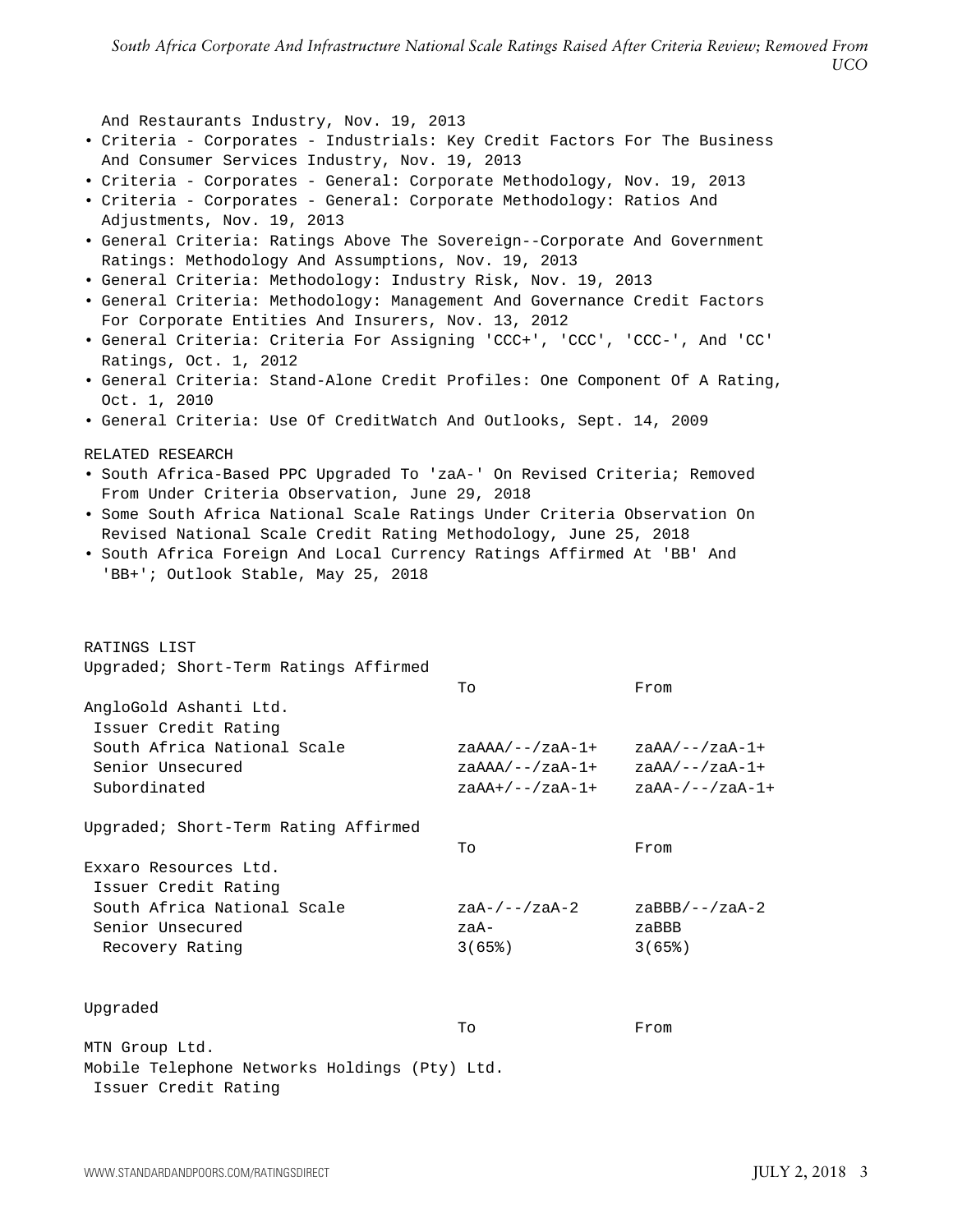*South Africa Corporate And Infrastructure National Scale Ratings Raised After Criteria Review; Removed From UCO*

| South Africa National Scale                         | $zaAAA/---$ /--                      | $zaAA/---$ /--    |
|-----------------------------------------------------|--------------------------------------|-------------------|
| Upgraded                                            |                                      |                   |
|                                                     | To                                   | From              |
| Rand Water<br>Issuer Credit Rating                  |                                      |                   |
| South Africa National Scale                         | $zaAAA/---$                          | $zaAA+/--/--$     |
| Upgraded                                            |                                      |                   |
|                                                     | To                                   | From              |
| Sibanye Gold Ltd.<br>Issuer Credit Rating           |                                      |                   |
| South Africa National Scale                         | $zaA/---$ /--                        | $z$ aBBB+/--/--   |
| Upgraded; Short-Term Rating Affirmed                |                                      |                   |
|                                                     | To                                   | From              |
| Super Group Ltd.                                    |                                      |                   |
| Issuer Credit Rating<br>South Africa National Scale | $zaAAA/---/zaA-1+$ $zaAA/---/zaA-1+$ |                   |
| Upgraded; Short-Term Rating Affirmed                |                                      |                   |
|                                                     | To                                   | From              |
| Gold Fields Ltd.<br>Issuer Credit Rating            |                                      |                   |
| South Africa National Scale                         | zaAAA/--/zaA-1+                      | $zaAA/--/zaA-1+$  |
| Upgraded; Short-Term Ratings Affirmed               |                                      |                   |
|                                                     | To                                   | From              |
| Transnet SOC Ltd.                                   |                                      |                   |
| Issuer Credit Rating<br>South Africa National Scale | zaAAA/--/zaA-1+                      | $zaAA+/--/zaA-1+$ |
| Upgraded; Short-Term Rating Affirmed                | To                                   | From              |
| Umgeni Water                                        |                                      |                   |
| Issuer Credit Rating                                |                                      |                   |
| South Africa National Scale                         | $zaAAA/--/zaA-1+$                    | $zaAA+/--/zaA-1+$ |
| Upgraded                                            |                                      |                   |
|                                                     | To                                   | From              |
| Woolworths Holdings Ltd.<br>Issuer Credit Rating    |                                      |                   |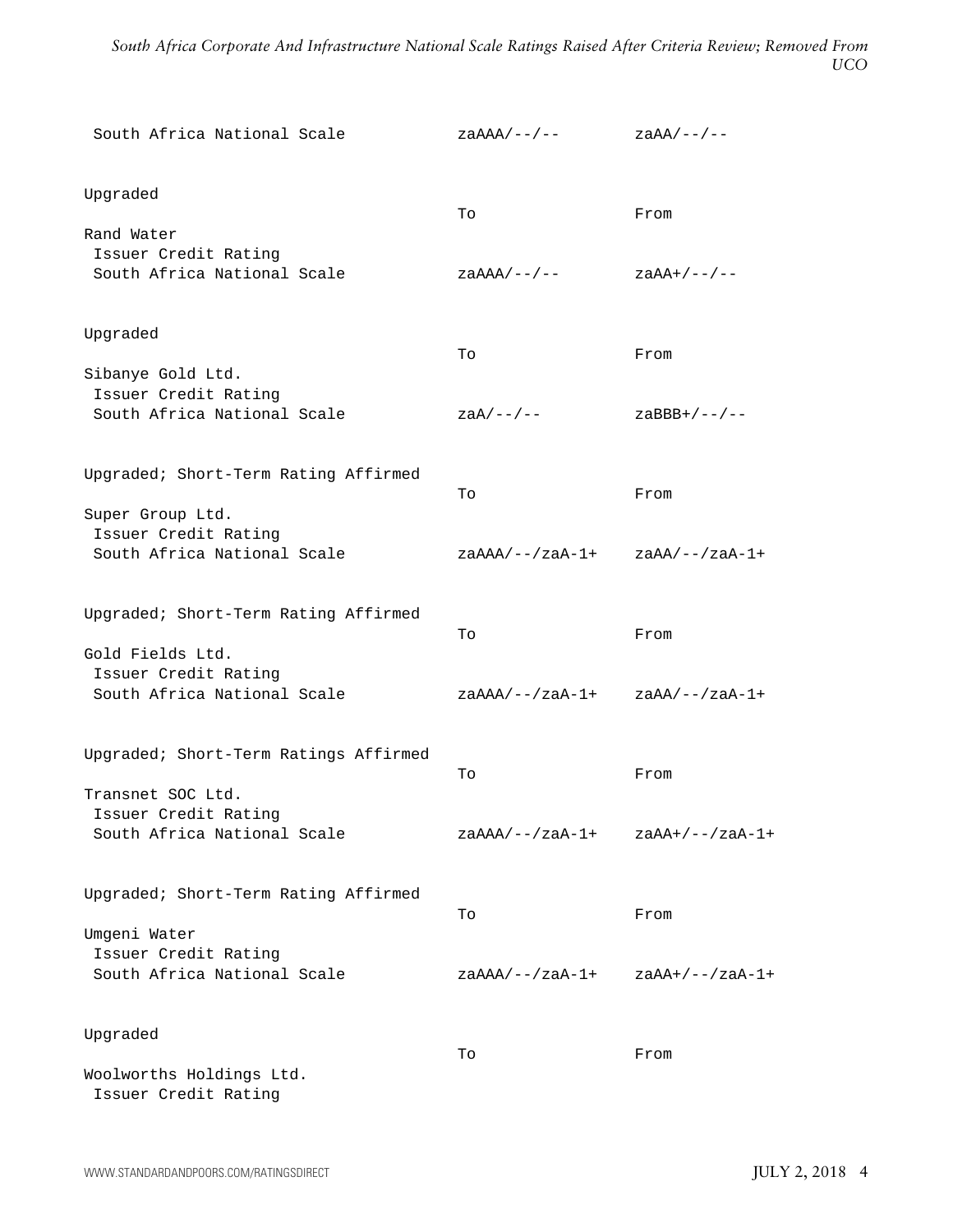```
South Africa National Scale z zaAA/--/-- z zaA+/--/--
Ratings Affirmed
ESKOM Holdings SOC Ltd.
South Africa National Scale zaB/--/zaB
REGULATORY DISCLOSURES
AngloGold Ashanti Ltd.
• Primary credit analyst: Omega Collocott, Director
• Rating Committee Chairperson: Andrew Stillman
• Date initial rating assigned: April 9, 2010
• Date of previous review: April 25, 2018
Eskom Holdings SOC Ltd.
• Primary credit analyst: Omega Collocott, Director
• Rating Committee Chairperson: Andrew Stillman
• Date initial rating assigned: Dec. 18, 2006
• Date of previous review: Feb. 27, 2018
Gold Fields Ltd.
• Primary credit analyst: Rishav Singh, Associate
• Rating Committee Chairperson: Andrew Stillman
• Date initial rating assigned: March 19, 2009
• Date of previous review: April 23, 2018
Mobile Telephone Networks Holdings (Pty) Ltd.
• Primary credit analyst: Omega Collocott, Director
• Rating Committee Chairperson: Andrew Stillman
• Date initial rating assigned: Oct. 9, 2014
• Date of previous review: Dec. 4, 2017
MTN Group Ltd.
• Primary credit analyst: Omega Collocott, Director
• Rating Committee Chairperson: Andrew Stillman
• Date initial rating assigned: Oct. 9, 2014
• Date of previous review: Dec. 4, 2017
Rand Water
• Primary credit analyst: Omega Collocott, Director
• Rating Committee Chairperson: Andrew Stillman
• Date initial rating assigned: May 9, 1997
• Date of previous review: Dec. 1, 2017
```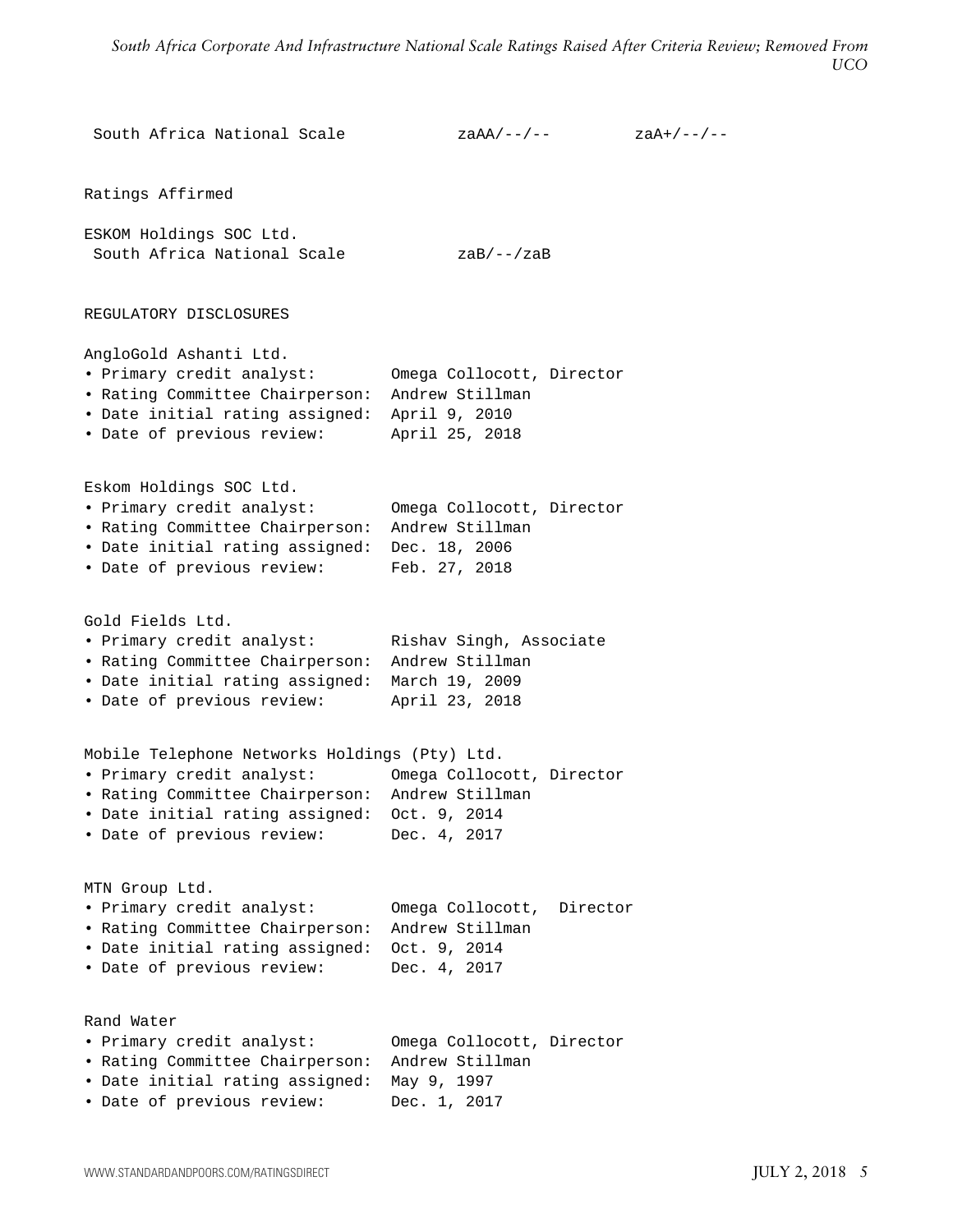| Sibanye Gold Ltd.               |                           |  |
|---------------------------------|---------------------------|--|
| • Primary credit analyst:       | Rishav Singh, Associate   |  |
| • Rating Committee Chairperson: | Andrew Stillman           |  |
| . Date initial rating assigned: | June 27, 2017             |  |
| · Date of previous review:      | Aug. 9, 2017              |  |
| Transnet SOC Ltd.               |                           |  |
| • Primary credit analyst:       | Omega Collocott, Director |  |
| • Rating Committee Chairperson: | Andrew Stillman           |  |
| • Date initial rating assigned: | Sept. 4, 1997             |  |
| • Date of previous review:      | Nov. 29, 2017             |  |
|                                 |                           |  |
| Umgeni Water                    |                           |  |
| • Primary credit analyst:       | Omega Collocott, Director |  |
| • Rating Committee Chairperson: | Andrew Stillman           |  |

- Date initial rating assigned: Jan. 28, 2016
- Date of previous review: Nov. 29, 2017

## DISCLAIMERS

These ratings have been determined by a rating committee based solely on the committee's independent evaluation of the credit risks and merits of the issuer or issue being rated in accordance with S&P Global Ratings published criteria and no part of these ratings was influenced by any other business activities of S&P Global Ratings.

This credit rating is solicited. The rated entity did participate in the credit rating process. S&P Global Ratings did have access to the accounts, financial records and other relevant internal, non-public documents of the rated entity or a related third party. S&P Global Ratings has used information from sources believed to be reliable but does not guarantee the accuracy, adequacy, or completeness of any information used.

### GLOSSARY

- Credit risk: Risk that a borrower will default on its payment obligations.
- Creditworthiness: Ability and willingness of a company to meet its debt and debt-like obligations; measured by assessing the level current and future resources relative to the size and timing of its commitments.
- Date initial rating assigned: The date S&P Global Ratings assigned the long-term foreign currency issuer credit rating on the entity.
- Date of previous review: The date S&P Global Ratings last reviewed the credit rating on the entity.
- Issue credit rating: This is a forward-looking opinion about the creditworthiness of an obligor with respect to a specific class of financial obligations or a specific financial program.
- Issuer credit rating: This is a forward-looking opinion of an obligor's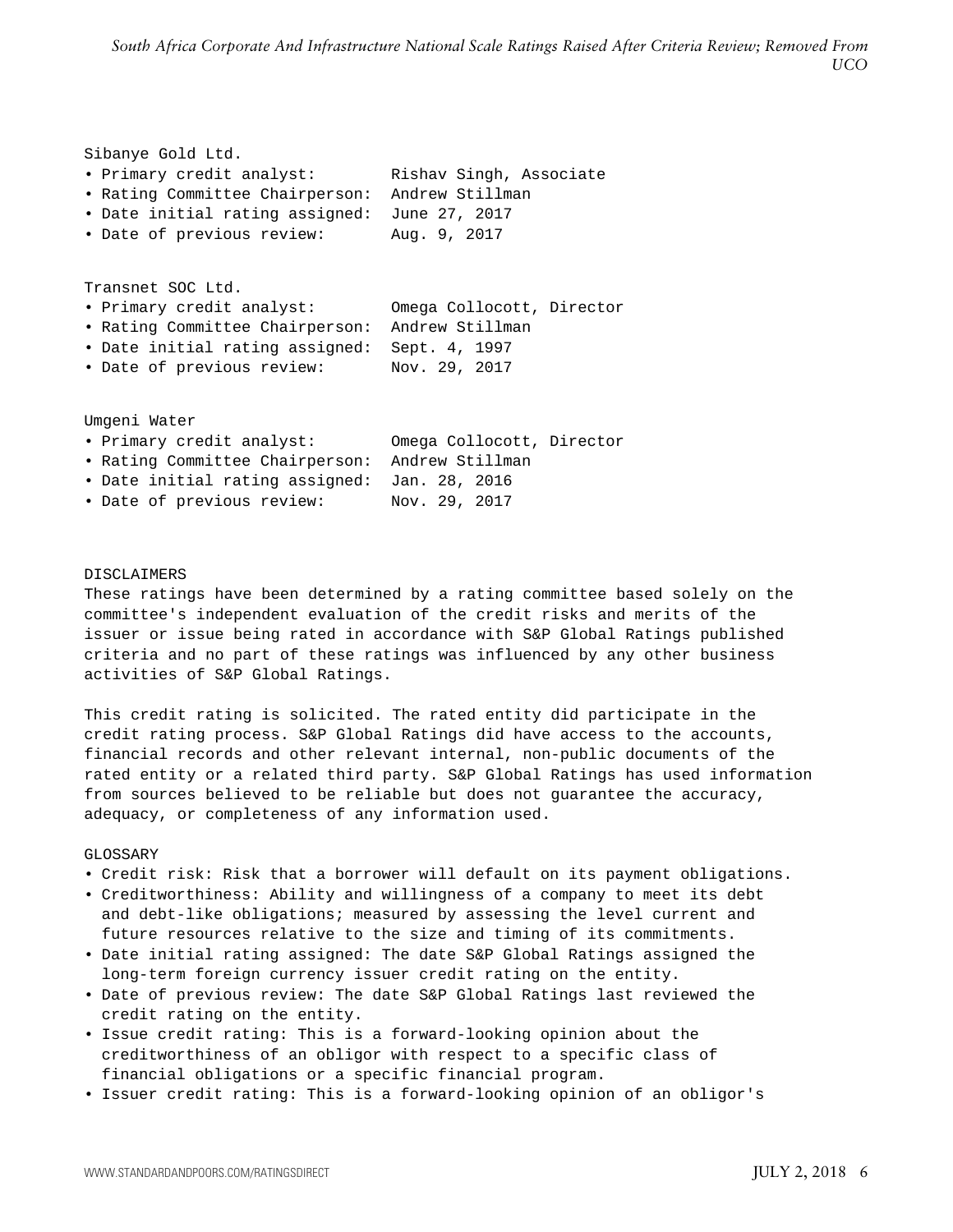overall creditworthiness.

• National scale rating: An opinion of an obligor's creditworthiness or overall capacity to meet specific financial obligations, relative to other issuers and issues in a given country or region.

#### **Additional Contact:**

Industrial Ratings Europe; Corporate\_Admin\_London@spglobal.com

Certain terms used in this report, particularly certain adjectives used to express our view on rating relevant factors, have specific meanings ascribed to them in our criteria, and should therefore be read in conjunction with such criteria. Please see Ratings Criteria at www.standardandpoors.com for further information. Complete ratings information is available to subscribers of RatingsDirect at www.capitaliq.com. All ratings affected by this rating action can be found on S&P Global Ratings' public website at www.standardandpoors.com. Use the Ratings search box located in the left column. Alternatively, call one of the following S&P Global Ratings numbers: Client Support Europe (44) 20-7176-7176; London Press Office (44) 20-7176-3605; Paris (33) 1-4420-6708; Frankfurt (49) 69-33-999-225; Stockholm (46) 8-440-5914; or Moscow 7 (495) 783-4009.